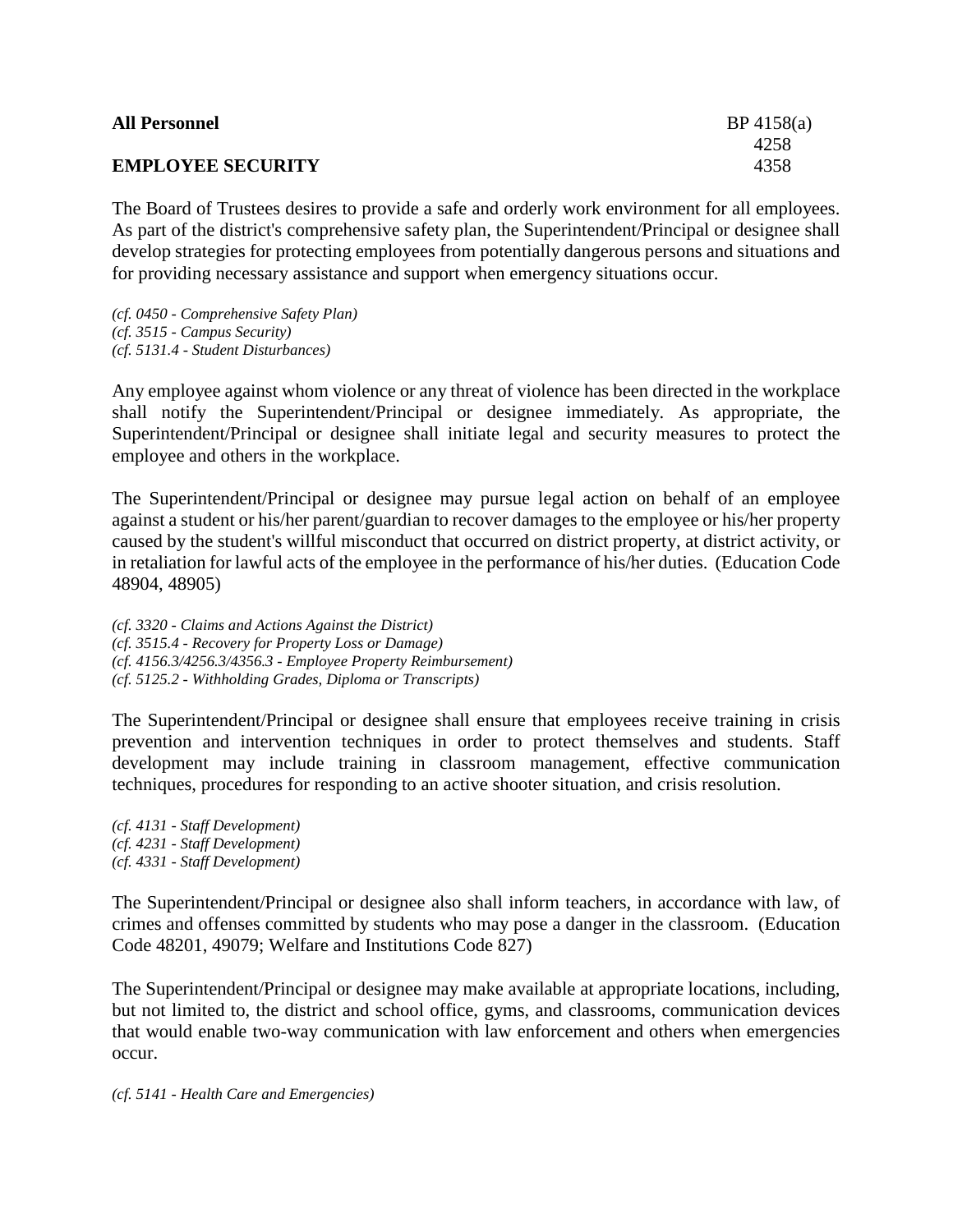BP 4158(b) 4258 4358

## **EMPLOYEE SECURITY** (continued)

### **Use of Pepper Spray**

Employees shall not carry or possess pepper spray on school property or at school activities, except when authorized by the Superintendent/Principal or designee for self-defense purposes. When allowed, an employee may only possess pepper spray in accordance with administrative regulations and Penal Code 22810. Any employee who is negligent or careless in the possession or handling of pepper spray shall be subject to appropriate disciplinary measures.

*(cf. 4118 - Dismissal/Suspension/Disciplinary Action) (cf. 4218 - Dismissal/Suspension/Disciplinary Action)*

#### **Reporting of Injurious Objects**

The Board requires employees to take immediate action upon being made aware that any person is in possession of a weapon or unauthorized injurious object on school grounds or at a schoolrelated or school-sponsored activity. The employee shall use his/her own judgment as to the potential danger involved and shall do one of the following:

- 1. Confiscate the object and deliver it to the principal immediately
- 2. Immediately notify the principal, who shall take appropriate action
- 3. Immediately call 911 and the principal

*(cf. 3515.7 - Firearms on School Grounds) (cf. 5131.7 - Weapons and Dangerous Instruments) (cf. 5144 - Discipline) (cf. 5144.1 - Suspension and Expulsion/Due Process) (cf. 5144.2 - Suspension and Expulsion/Due Process (Students with Disabilities))*

When informing the principal about the possession or seizure of a weapon or dangerous device, the employee shall report the name(s) of persons involved, witnesses, location, and the circumstances of any seizure.

*Legal Reference: (see next page)*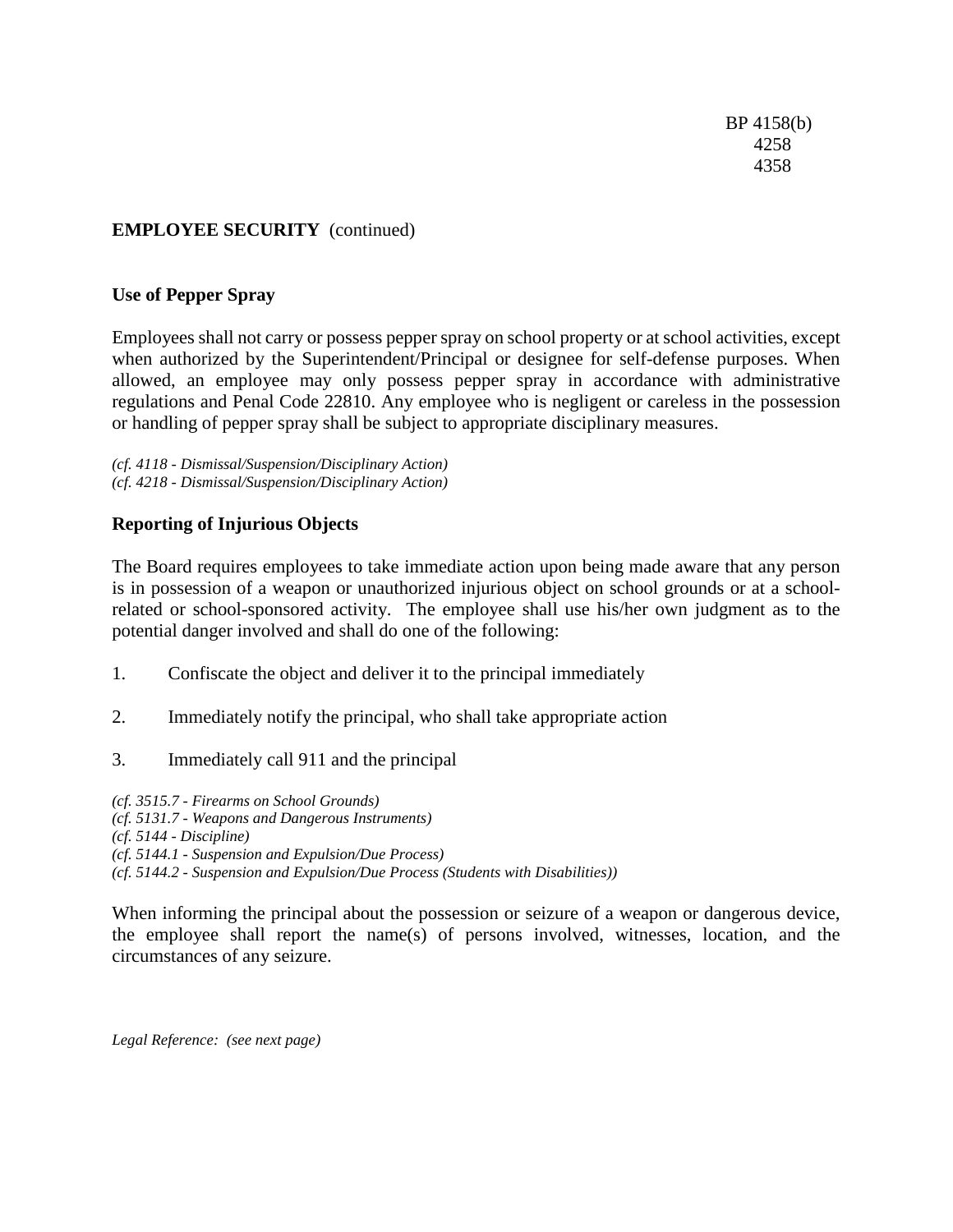#### **EMPLOYEE SECURITY** (continued)

*Legal Reference: EDUCATION CODE 32210-32212 Willful disturbance, public schools or meetings 32225-32226 Communication devices 35208 Liability insurance 35213 Reimbursement for loss, destruction or damage of school property 44014 Report of assault by pupil against school employee 44807 Duty concerning conduct of students 48201 Transfer of student records 48900-48926 Suspension or expulsion 49079 Notification to teacher; student who has engaged in acts re: grounds suspension or expulsion 49330-49335 Injurious objects CIVIL CODE 51.7 Freedom from violence or intimidation CODE OF CIVIL PROCEDURE 527.8 Workplace violence safety GOVERNMENT CODE 995-996.4 Defense of public employees 3543.2 Scope of representation PENAL CODE 71 Threatening public officers and employees and school officials 240-246.3 Assault and battery, especially: 241.3 Assault against school bus drivers 241.6 Assault on school employee including board member 243.3 Battery against school bus drivers 243.6 Battery against school employee including board member 245.5 Assault with deadly weapon against school employee including board member 290 Registration of sex offenders 601 Trespass by person making credible threat 626-626.11 School crimes 646.9 Stalking 22810 Purchase, possession, and use of tear gas WELFARE AND INSTITUTIONS CODE 827 Juvenile court proceedings; reports; confidentiality 828.1 District police or security department, disclosure of juvenile records COURT DECISIONS City of San Jose v. William Garbett, (2010) 190 Cal. App. 4th 526 Management Resources:*

*WEB SITES CSBA: http://www.csba.org California Department of Education, Safe Schools and Violence Prevention Office: http://www.cde.ca.gov/ls/ss*

Policy **CUDDEBACK UNION ELEMENTARY SCHOOL DISTRICT** adopted: December 11, 2019 Carlotta, California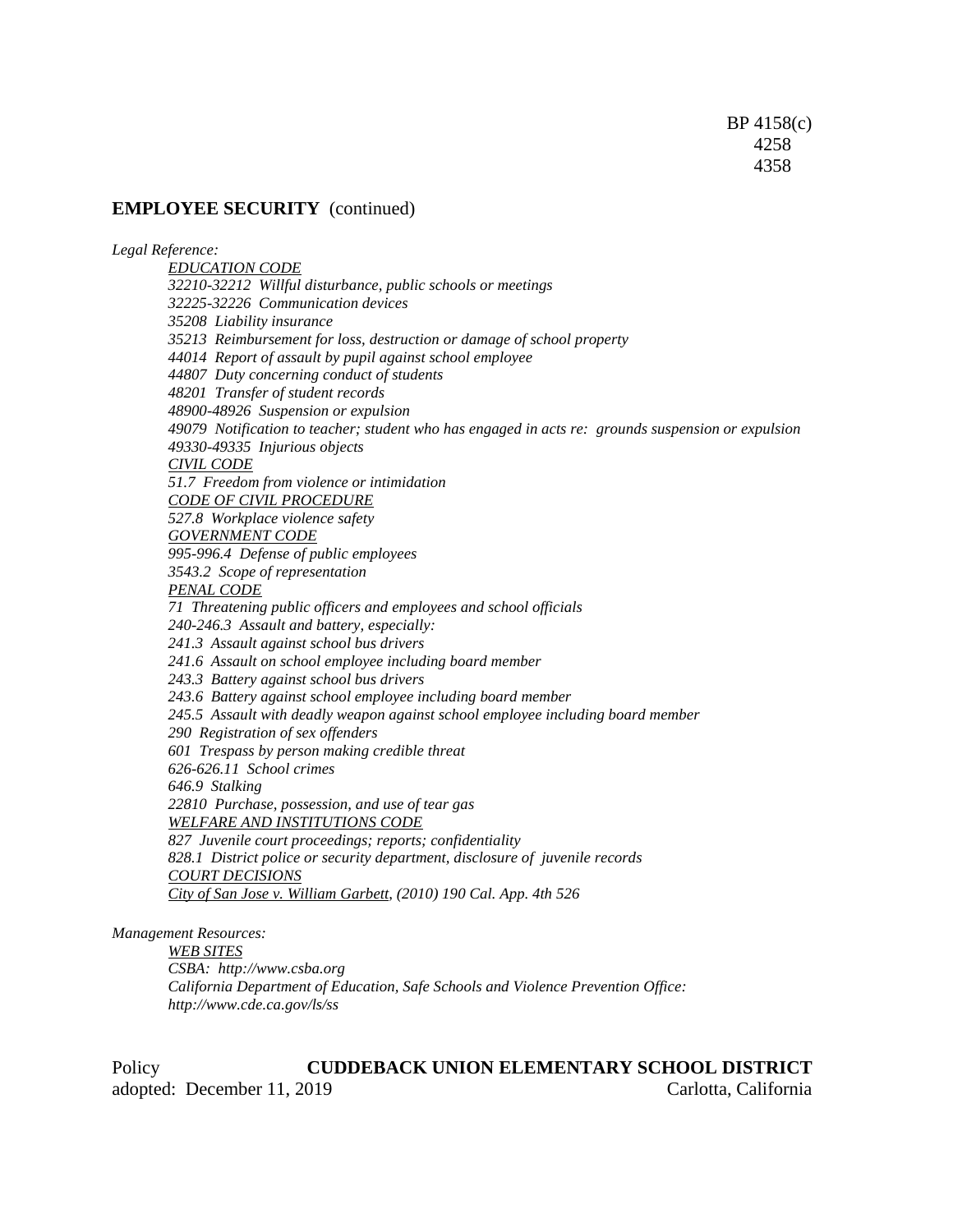| <b>All Personnel</b>     | $AR$ 4158(a) |
|--------------------------|--------------|
|                          | 4258         |
| <b>EMPLOYEE SECURITY</b> | 4358         |

An employee may use reasonable and necessary force for self-defense or defense of another person, to quell a disturbance threatening physical injury to others or damage to property, or to obtain possession of weapons or other dangerous objects within the control of a student. (Education Code 44807, 49001)

*(cf. 5131.7 - Weapons and Dangerous Instruments) (cf. 5144 - Discipline)*

An employee shall promptly report to the principal or other immediate supervisor any attack, assault, or physical threat made against him/her by a student or by any other individual in relation to the employee's performance of his/her duties, and any action the employee took in response. When appropriate, the employee and the principal or other immediate supervisor shall report the incident to law enforcement.

*(cf. 3515.2 - Disruptions)*

Reports of attack, assault, or threat shall be forwarded immediately to the Superintendent/Principal or designee.

*(cf. 3320 - Claims and Actions Against the District) (cf. 3515.4 - Recovery for Property Loss or Damage) (cf. 3530 - Risk Management/Insurance)*

# **Notice Regarding Student Offenses Committed While Under School Jurisdiction**

The Superintendent/Principal or designee shall inform the teacher(s) of each student who, during the previous three school years, has engaged in or is reasonably suspected to have engaged in any act, except the possession or use of tobacco products, that would constitute a ground for suspension or expulsion as specified in AR 5144.1 - Suspension and Expulsion/Due Process. This information shall be based upon district records maintained in the ordinary course of business or records received from a law enforcement agency. (Education Code 49079)

*(cf. 5125 - Student Records) (cf. 5144.1 - Suspension and Expulsion/Due Process)*

Upon receiving a transfer student's record regarding acts committed by the student that resulted in his/her suspension or expulsion, the Superintendent/Principal or designee shall inform the student's teacher(s) that the student was suspended from school or expelled from his/her former district and of the act that resulted in the suspension or expulsion. (Education Code 48201)

Information received by teacher(s) shall be received in confidence for the limited purpose for which it was provided and shall not be further disseminated by the teacher. (Education Code 49079)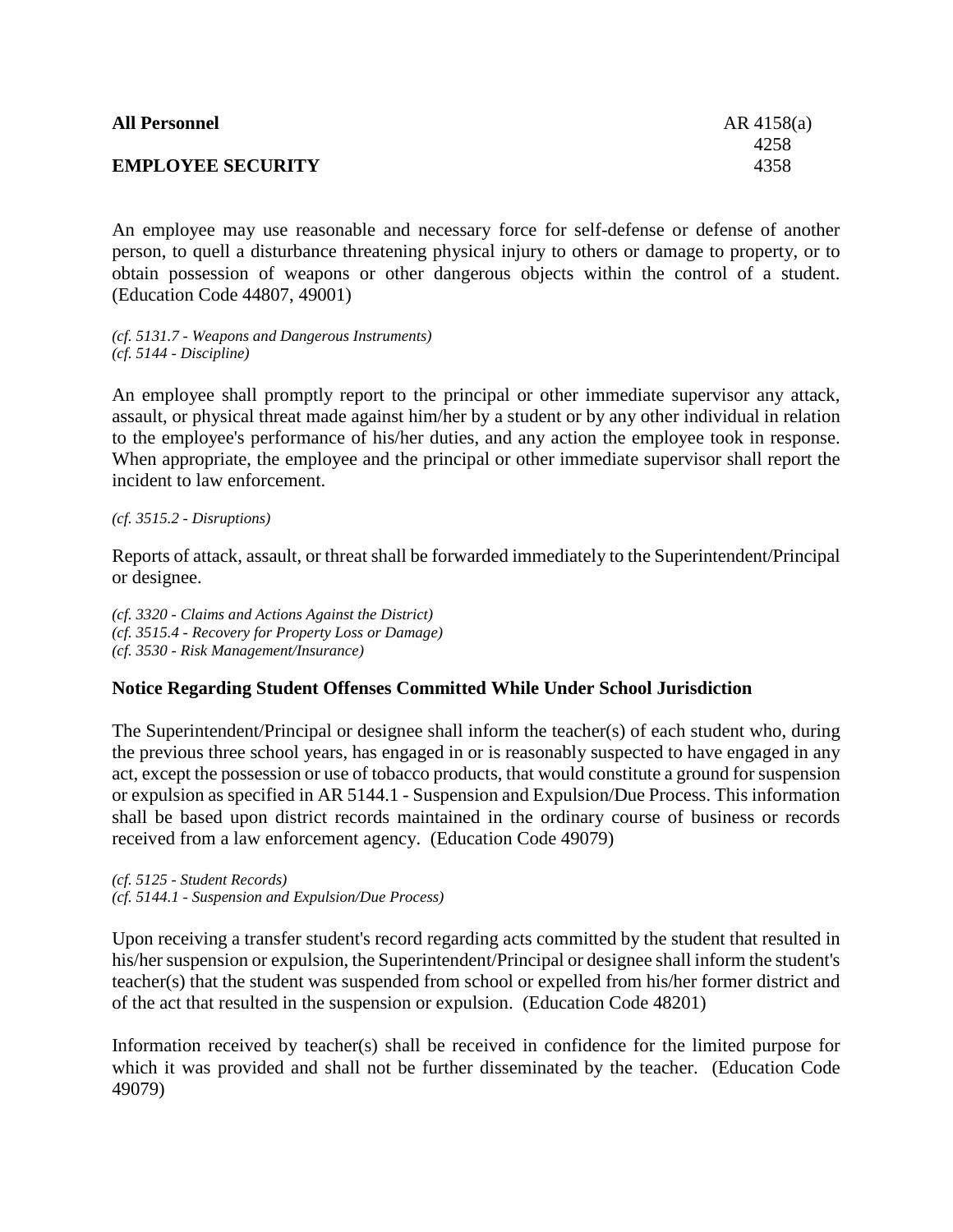# **EMPLOYEE SECURITY** (continued)

#### **Notice Regarding Student Offenses Committed While Outside School Jurisdiction**

When a minor student has been found by a court of competent jurisdiction to have illegally used, sold, or possessed a controlled substance or committed specified crimes involving serious acts of violence, the district police or security department may provide written notification to the Superintendent. (Welfare and Institutions Code 828.1)

#### *(cf. 3515.3 - District Police/Security Department)*

When informed by the court that a minor student has been found by a court to have committed any felony or any misdemeanor involving curfew, gambling, alcohol, drugs, tobacco products, carrying of weapons, a sex offense listed in Penal Code 290, assault or battery, larceny, vandalism, or graffiti, the Superintendent/Principal or designee shall so inform the school principal. (Welfare and Institutions Code 827)

The principal shall disseminate this information to any counselor who directly supervises or reports on the student's behavior or progress. The principal shall also inform any teacher or administrator directly supervising or reporting on the student's behavior or progress whom he/she thinks may need the information so as to work with the student appropriately, avoid being needlessly vulnerable, or protect others from vulnerability. (Welfare and Institutions Code 827)

Any court-initiated information that a teacher, counselor, or administrator receives shall be kept confidential and used only to rehabilitate the student and protect other students and staff. The information shall be further disseminated only when communication with the student, parent/guardian, law enforcement staff, and probation officer is necessary to rehabilitate the student or to protect students and staff. (Welfare and Institutions Code 827)

When a student is removed from school as a result of his/her offense, the Superintendent shall hold the court's information in a separate confidential file until the student is returned to the district. If the student is returned to a different district, the Superintendent shall transmit the information provided by the student's parole or probation officer to the superintendent of the new district of attendance. (Welfare and Institutions Code 827)

Any confidential file of court-initiated information shall be kept until the student becomes 18, graduates from high school, or is released from juvenile court jurisdiction, whichever occurs first, and shall then be destroyed. (Welfare and Institutions Code 827)